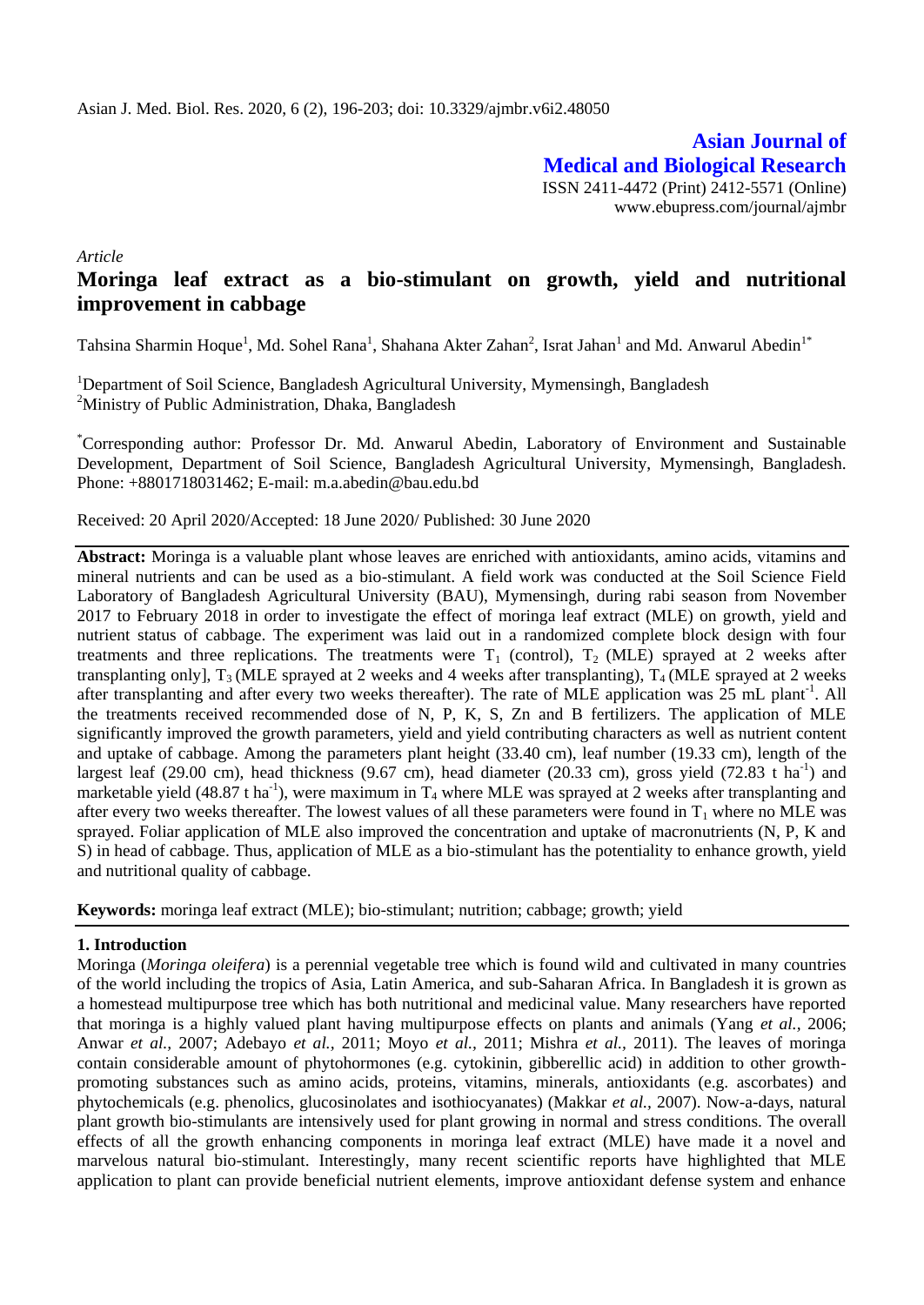vegetative as well as reproductive growth resulting in higher yield and economic benefits under stressed and non-stressed situations (Abohassan and Abusuwar, 2018; Prabhu *et al.,* 2010; Aluko *et al.,* 2017; Hala *et al.,* 2017; Merwad, 2017; Matthew, 2016; Emongor, 2015; Rady and Mohamed, 2015; Ozobia, 2014; Mohammed *et al.,* 2013; Abdalla, 2013; Mvumi *et al*., 2012, 2013).

Vegetables are enriched with different vitamins, minerals, and phytochemicals. Unfortunately, most of the people of Bangladesh suffer from malnutrition due to lack of proper knowledge on balanced diet. According to the FAO recommendation, the amount of consumption of vegetables should be at least 200 g/day/person but the average intake of vegetables by Bangladeshi people is far below the standard (FAO, 2017). Cabbage (*Brassica oleracea var. capitata L.*) is an important cole crop belonging to Brassicaceae family which is cheap and easily grown in our country. It is an economically valuable leafy vegetable that contains a range of essential vitamins, minerals, and amino acids. So, increased cabbage production can contribute to national economy by ensuring nutritional demand of the people. Increased production of vegetable crops can ensure nutritional demand of the country and contribute in national economy. In Bangladesh, the total production of cabbage was 321000 metric tons (BBS, 2018) which is quite low in comparison to cabbage production in many Asian countries like China, Japan, South Korea, India etc.

In our country, the farmers are highly dependent on inorganic fertilizers as a source of plant nutrients and the frequent application of chemical fertilizers is associated with land and soil degradation as well as environmental pollution. Therefore, to improve plant and soil health, it is high time to search for alternative, eco-friendly and safe technology for crop production. To meet up the demand of organic fertilizer, one of such option is use of MLE as fertilizer for crop plants (Davis, 2000). If MLE can increase the growth and yield of vegetable crops like cabbage, it would be beneficial for the smallholder farmers in Bangladesh because MLE is a low-cost, easily available and environment friendly technology. Although a very few literatures cited the effect of MLE on growth and yield of vegetable crops, the application of MLE for agricultural purposes to enhance growth and yield of vegetable crops in Bangladesh has not yet been thoroughly investigated. Therefore, more research work needs to be performed to find out the novel effect of MLE as an organic fertilizer for developing sustainable agricultural practice in Bangladesh. The present study was undertaken to investigate the effect of foliar application of MLE on growth and yield performance of cabbage.

#### **2. Materials and Methods**

#### **2.1. Experimental site and soil**

The research work was conducted at the Soil Science Field Laboratory of Bangladesh Agricultural University (BAU), Mymensingh during Rabi season from November 2017 to February 2018. The geographical location of the field is 24°75′ N latitude and 90°50′ E longitude at the elevation of 18 m above the sea level. The land topography was medium high belonging to the Sonatala series of Non-Calcareous Dark Grey Floodplain Soils of AEZ-9 named Old Brahmaputra Floodplain (FAO, 1988). The land was moderately well drained and sufficient sunshine was available throughout the experimental period. The soil was silt loam in texture having pH 6.28, organic matter content 1.12%, total N 0.152%, available P 11.08 ppm, exchangeable K 0.053 me% and available S 9.83 ppm.

#### **2.2. Treatments and experimental design**

The experiment was laid out in a randomized complete block design (RCBD) with three replications. The four treatment combinations were  $T_1$  Foliar spray with water (control),  $T_2$  (MLE foliar spray at 2 weeks after transplanting),  $T_3$  (MLE foliar spray at 2 weeks and 4 weeks after transplanting),  $T_4$  (MLE foliar spray at 2 weeks after transplanting and after every two weeks thereafter). The experimental area was divided into three blocks representing the replication and each block was subdivided into four-unit plots. The treatments were randomly distributed to the unit plots in each block. The total number of plots was  $4\times3 = 12$ . The unit plot size was  $2.5$ m  $\times$  2m. The spacing between blocks was 0.8 m and the plots were separated from each other by a space of 0.5 m.

#### **2.3. Seedling transplanting**

In this experiment, cabbage (hybrid variety named Atlas 70) was used as test crop. About 25-days-old cabbage seedlings were transplanted in the experimental plots on the 14th November 2017. The seedlings were uprooted from the seedbed carefully to avoid damage of the root system and transplanted in the afternoon followed by light irrigation for their better establishment. The line to line distance was 60 cm and plant to plant distance was 50 cm. The young seedlings were provided with shade by banana leaf sheath during daytime to protect from scorching sunshine up to 5 days until their settlement in the soil. The seedlings were kept open at night for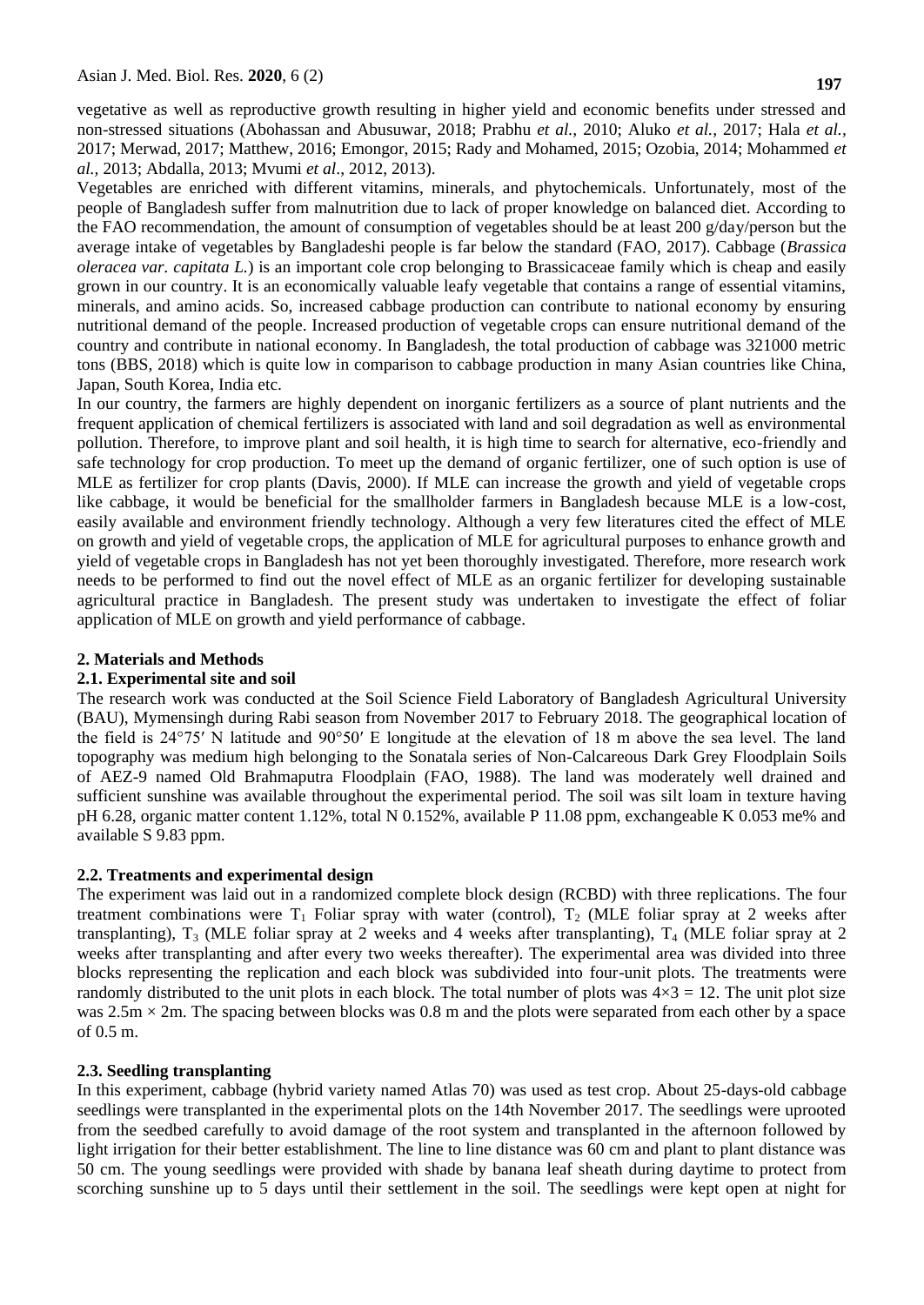allowing them to receive dew. A number of extra seedlings were also planted for gap filling on the border of the experimental plots.

# **2.4. Fertilizer application**

The full amount of triple super phosphate (TSP), muriate of potash (MoP), gypsum, zinc oxide and boric acid were added during final land preparation as basal dose at the rate of 66, 70, 24, 3 and 1 kg ha<sup>-1</sup>, respectively according to the Fertilizer Recommendation Guide (FRG, 2012). Urea was applied in three installments and the rate was 180 kg ha<sup>-1</sup>. The first split was applied as basal during final land preparation, while the second and third split were applied as top dressing at 30 and 45 DAT (days after transplanting), respectively.

## **2.5. Collection and preparation of MLE**

Fresh young leaves were collected from matured trees located at different places of Bangladesh Agricultural University Campus, Mymensingh for preparation of MLE. About 100 g of collected leaves were taken into a mortar with a pinch of water (10 mL/100 g fresh material) and ground with a pestle. The juice was extracted by pressing withhand and was filtered through a cheese cloth followed by re-filtering using Whatman filter paper No. 2. Following the method developed by Fuglie, the extract was then diluted with distilled water at a ratio of 1:32 (v/v) and sprayed directly onto the cabbage plants (Fuglie, 2000). The remaining extract was stored at 0ºC temperature and taken out only when needed for use.

## **2.6. Foliar application of MLE in cabbage**

The prepared MLE was sprayed @ 25 mL plant<sup>-1</sup> as per treatments using hand sprayer in the late afternoon with special attention for complete coverage of plants with MLE. In the control plots water was sprayed instead of MLE and special attention was given to avoid drifting of spray materials from one plot to another.

## **2.7. Intercultural operations**

Light watering was done by using a watering can at every morning and afternoon following seedling transplanting and was continued for a week for rapid and well establishment of the transplanted seedlings. In the field, flood irrigation was given at 30 DAT and 45 DAT after the establishment of seedlings. Other intercultural operations such as weeding, fencing, gap filling, and application of pesticide were done as and when necessary.

## **2.8. Harvesting and data collection**

The crop under investigation was harvested on the 16th February 2018 at full maturity stage. Data on growth and yield parameters such as plant height, leaf number, length, breadth and weight of the largest leaf, weight of root and stem, head thickness, head diameter, head weight, total weight of plant, gross yield and marketable yield were recorded at the time of harvesting.

## **2.9. Preparation and analysis of plant samples**

The head samples of cabbage were dried in an oven at 65° C temperature for about 48 hours and then ground by a grinding machine to pass through a 20-mesh sieve. The ground plant materials were stored in paper bags separately, placed in a desiccator and analyzed for determination of macronutrient contents namely N, P, K and S. The total N, available P, exchangeable K and available S of plant samples were determined following semimicro Kjeldahl method, modified Olsen method,  $NH<sub>4</sub>OAc$  extraction method and CaCl<sub>2</sub> extraction method, respectively. After chemical analysis of head samples, the nutrient uptake was calculated from the nutrient content and yield of the crop.

## **2.10. Statistical analysis**

The collected data on different parameters were analyzed statistically to get the level of significance using the MSTAT–computer package program (Russell, 1986). The differences among treatment means were compared by Duncan"s New Multiple Range Test (DMRT) at 5% level of probability (Gomez and Gomez, 1984).

# **3. Results and Discussion**

# **3.1. Effect of MLE on growth parameters of cabbage**

Application of MLE had significant positive effects on growth parameters of cabbage such as plant height, leaf number, length and weight of the largest leaf (Table 1). Treatment  $T_4$  (MLE foliar spray at 2 weeks after transplanting and after every two weeks thereafter) showed the highest values of plant height (33.40 cm), leaf number (19.33), length of the largest leaf (29.00 cm) and weight of the largest leaf (45.70 g) whereas the lowest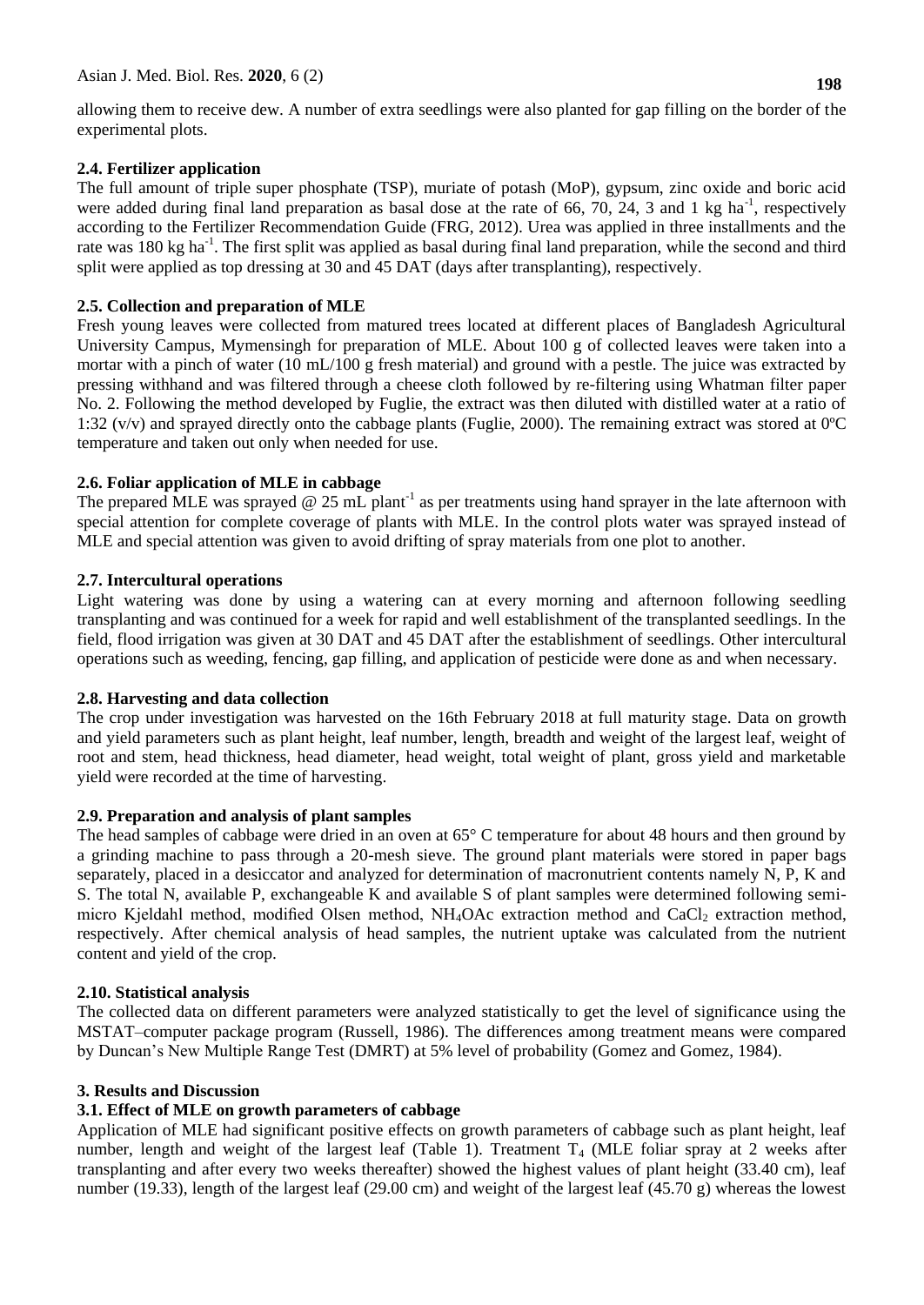values of plant height (29.60 cm), leaf number (16.67), the length of the largest leaf (24.50 cm) and the weight of the largest leaf (41 g) were observed in treatment  $T_1$  (control). Foliar application of MLE had no significant effect on other growth parameters viz. leaf breadth and fresh root weight but these parameters were improved with the increase of the frequency of MLE application. The highest values of leaf breadth (24.30 cm) and fresh root weight (21.33 g) were recorded from treatment  $T_4$ . On the other hand, the lowest values of number of leaf breadth (21.30 cm) and fresh root weight (19.33 g) were observed in control treatment (T<sub>1</sub>). These results are in agreement with those of many researchers who reported significantly better growth parameters including plant height, weight of shoot, number of leaves etc. in different vegetables and legume crops namely okra, pepper, snap bean, common bean, eggplant and tomato etc. by foliar application of MLE compared to control (Aluko *et al.,* 2017; Hala *et al.,* 2017; Merwad, 2017; Matthew, 2016; Emongor, 2015; Rady and Mohamed, 2015; Ozobia, 2014).

| <b>Treatments</b> | <b>Plant height</b><br>(cm) | Number of<br>leaf plant $-1$ | Length of the<br>largest leaf<br>$\rm (cm)$ | <b>Breadth of the</b><br>largest leaf<br>(cm) | Weight of the<br>largest leaf $(g)$ | Fresh<br>weight of<br>root $(g)$ |
|-------------------|-----------------------------|------------------------------|---------------------------------------------|-----------------------------------------------|-------------------------------------|----------------------------------|
| T <sub>1</sub>    | 29.60b                      | 16.67b                       | 24.50b                                      | 21.30                                         | 41.00b                              | 19.33                            |
| T <sub>2</sub>    | 30.73b                      | 18.00ab                      | 28.30a                                      | 22.13                                         | 42.50b                              | 20.00                            |
| T <sub>3</sub>    | 32.10ab                     | 18.67a                       | 28.90a                                      | 23.90                                         | 45.10a                              | 21.33                            |
| T <sub>4</sub>    | 33.40a                      | 19.33a                       | 29.00a                                      | 24.30                                         | 45.70a                              | 21.33                            |
| CV(%)             | 2.41                        | 1.85                         | 6.32                                        | 4.25                                          | 13.22                               | 6.32                             |
| Level of sig.     | $\ast$                      | $\ast$                       | $***$                                       | <b>NS</b>                                     | $\ast$                              | <b>NS</b>                        |

|  | Table 1. Growth parameters of cabbage as influenced by different treatments. |  |  |
|--|------------------------------------------------------------------------------|--|--|
|  |                                                                              |  |  |

In a column, figures with same letters or without letter do not differ significantly whereas figures with dissimilar letter differ significantly as per Duncan's New Multiple Range Test (DMRT).  $T_1 =$  Control (foliar spray with water),  $T_2$  = MLE sprayed at 2 weeks after transplanting,  $T_3$  = MLE sprayed at 2 weeks and 4 weeks after transplanting,  $T_4$  = MLE sprayed at 2 weeks after transplanting and after every two weeks thereafter  $*$ = Significant at 5% level of probability, \*\*= Significant at 1% level of probability, NS= Not significant, CV = Coefficient of variation.

# **3.2. Effect of MLE on yield parameters and yield of cabbage**

The foliar application of MLE significantly affected yield parameters and yield of cabbage (Table 2). Head thickness (cm) varied significantly with different MLE treatments. The highest thickness of head (9.67 cm) was observed in  $T_4$  treatment (MLE sprayed at 2 weeks after transplanting and after every two weeks thereafter) which was statistically similar with  $T_3$  treatment. The lowest thickness of head (7.67 cm) was observed in control treatment where no MLE was applied. Head diameter also showed variation with different frequency of MLE application. The highest diameter of head (20.33 cm) was found in  $T_4$  treatment which was statistically similar with  $T_3$  treatment whereas the lowest diameter of head (16.50 cm) was recorded in control treatment. The highest application of MLE (T<sub>4</sub>) showed the maximum gross yield (72.83 t ha<sup>-1</sup>) as well as marketable yield  $(48.87 \text{ t} \text{ ha}^{-1})$ . On the contrary, the minimum gross yield  $(51.07 \text{ t} \text{ ha}^{-1})$  and marketable yield  $(32.40 \text{ t} \text{ ha}^{-1})$  were recorded in  $T_1$  (control).

| Table 2. Yield parameters and yield of cabbage as influenced by different treatments. |  |
|---------------------------------------------------------------------------------------|--|
|---------------------------------------------------------------------------------------|--|

| <b>Treatments</b> | <b>Head thickness</b><br>(cm) | <b>Head diameter</b><br>(cm) | <b>Gross yield</b><br>$(t \, \mathrm{ha}^{-1})$ | Marketable yield<br>$(t \, \mathrm{ha}^{-1})$ |
|-------------------|-------------------------------|------------------------------|-------------------------------------------------|-----------------------------------------------|
| ᠇᠇                | 7.67 <sub>b</sub>             | 16.50c                       | 51.07c                                          | 32.40c                                        |
| T <sub>2</sub>    | 8.93b                         | 18.83b                       | 62.93b                                          | 40.17b                                        |
| $T_3$             | 9.00ab                        | 20.17a                       | 71.43a                                          | 47.66a                                        |
| $T_A$             | 9.67a                         | 20.33a                       | 72.83a                                          | 48.87a                                        |
| CV(%)             | 10.34                         | 9.90                         | 14.33                                           | 16.82                                         |
| Level of sig.     | *                             | ∗                            | $**$                                            | $***$                                         |

In a column, figures with same letters or without letter do not differ significantly whereas figures with dissimilar letter differ significantly as per Duncan's New Multiple Range Test (DMRT).  $T_1$  = Control (foliar spray with water),  $T_2$  = MLE sprayed at 2 weeks after transplanting,  $T_3$  = MLE sprayed at 2 weeks and 4 weeks after transplanting,  $T_4$  = MLE sprayed at 2 weeks after transplanting and after every two weeks thereafter  $*$ = Significant at 5% level of probability, \*\*= Significant at 1% level of probability, NS= Not significant,  $CV = Co$ efficient of variation.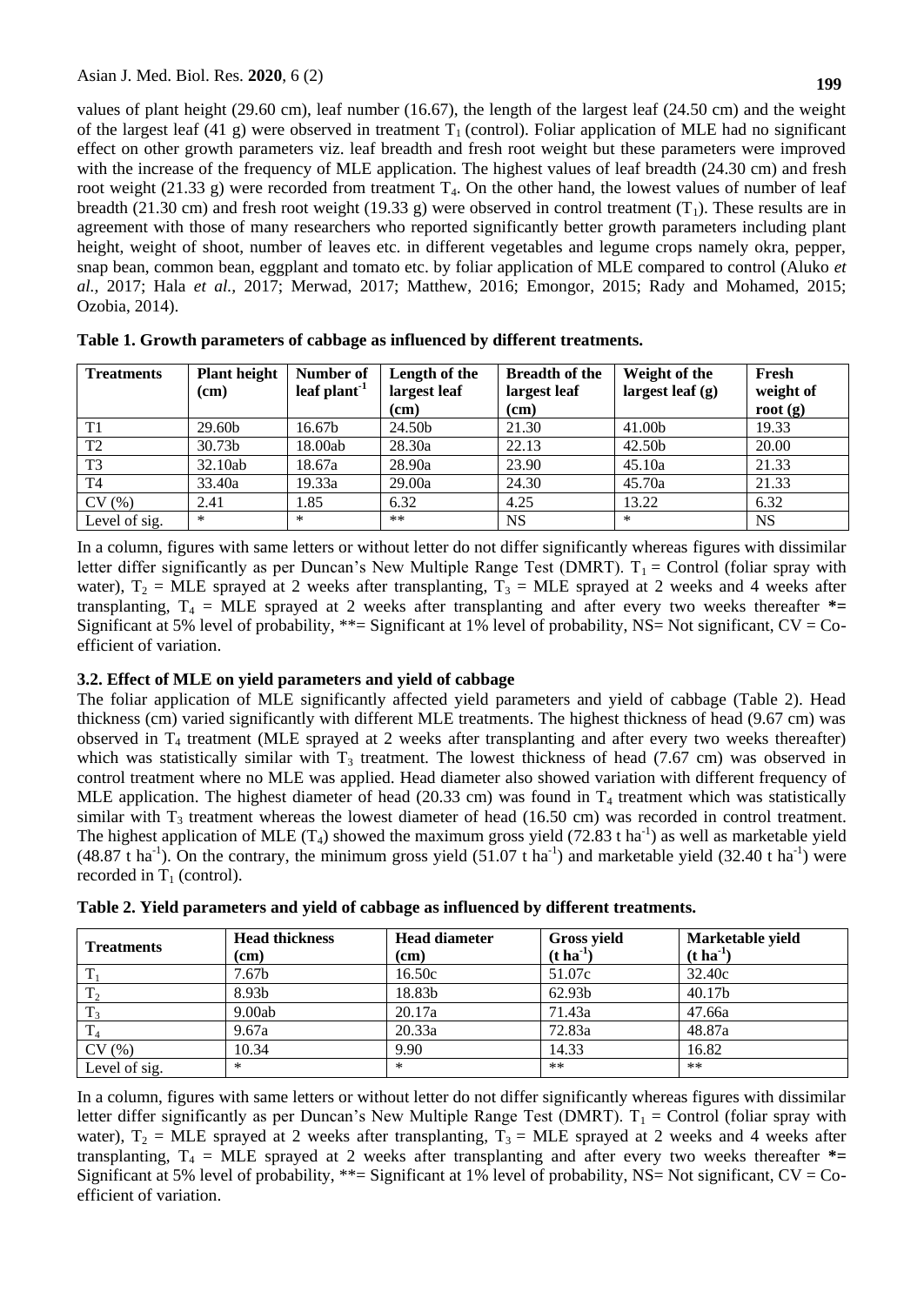The treatments may be ranked in the order of  $T_4 > T_3 > T_2 > T_1$  for both gross yield and marketable yield. Due to different treatments, the percent increase in gross yield and marketable yield of cabbage over control is shown in Figure 1. The percent increase in gross yield and marketable yield over control ranged from 23.22 to 42.6 and 23.98 to 50.83 respectively. These results are accorded to those of some researchers who suggested 10-45% increase in crop yield with MLE application (Maishanu *et al.,* 2017). In case of percent increase in gross yield and marketable yield, treatments  $T_4$  and  $T_2$  gave the highest and the lowest yield increase over control, respectively. From this experiment, it was observed that the yield of the crop was higher with the higher frequency of MLE application during growth stage.

Some researchers reported that presence of zeatin, a cytokinin related hormone in the extract of moringa leaf is responsible for the improved growth and yields of MLE-treated crops (Makkar *et al.,* 2007; Abdalla, 2013; Mvumi *et al.,* 2013). Besides, MLE can also be a source of additional nutrient elements to crops for betterment of growth and yield as moringa leaves are a rich source of essential nutrient elements for plants (Yameogo *et al.,* 2011 and Busani *et al.,* 2011).



**Figure 1. Percent increase in gross yield and marketable yield of cabbage over control under the influence of different treatments.**

#### **3.3. Nutrient content in cabbage head**

Application of MLE showed significant effects on the nutrient content (N, P, K and S) in cabbage head (Table 3). The N content in cabbage head was significantly influenced by MLE application. The highest N content in cabbage head  $(0.20\%)$  was obtained from  $T_4$  treatment (MLE sprayed at 2 weeks after transplanting and after every two weeks thereafter) which was statistically similar with  $T<sub>3</sub>$  treatment (MLE sprayed at 2 weeks and 4 weeks after transplanting) while the lowest head-N  $(0.15%)$  was recorded in T<sub>1</sub> (control). The P content of head was positively influenced by MLE application in cabbage. The content of head-P in cabbage was highest  $(0.85%)$  at T<sub>4</sub> treatment being statistically similar with T<sub>3</sub> treatment (MLE sprayed at 2 weeks and 4 weeks after transplanting). The lowest P content in head of cabbage (0.6%) was noted in  $T_1$  treatment, in which  $T_1$  was statistically similar with  $T_2$  treatment (MLE sprayed at 2 weeks after transplanting). Application of MLE showed significant effects on K content of head of cabbage. The highest K content in cabbage head (0.20%) was found in  $T_4$  treatment which was statistically similar with  $T_3$  treatment. The lowest K content in head (0.15%) was recorded in  $T_1$  treatment. There was significant effect of MLE application on S content in head of cabbage. The highest S content in head (0.41%) was observed in  $T_4$  treatment which was statistically similar with  $T_3$ treatment and the lowest S content in head  $(0.28%)$  was noted in T<sub>1</sub> treatment which was not statistically different from  $T_2$  treatment.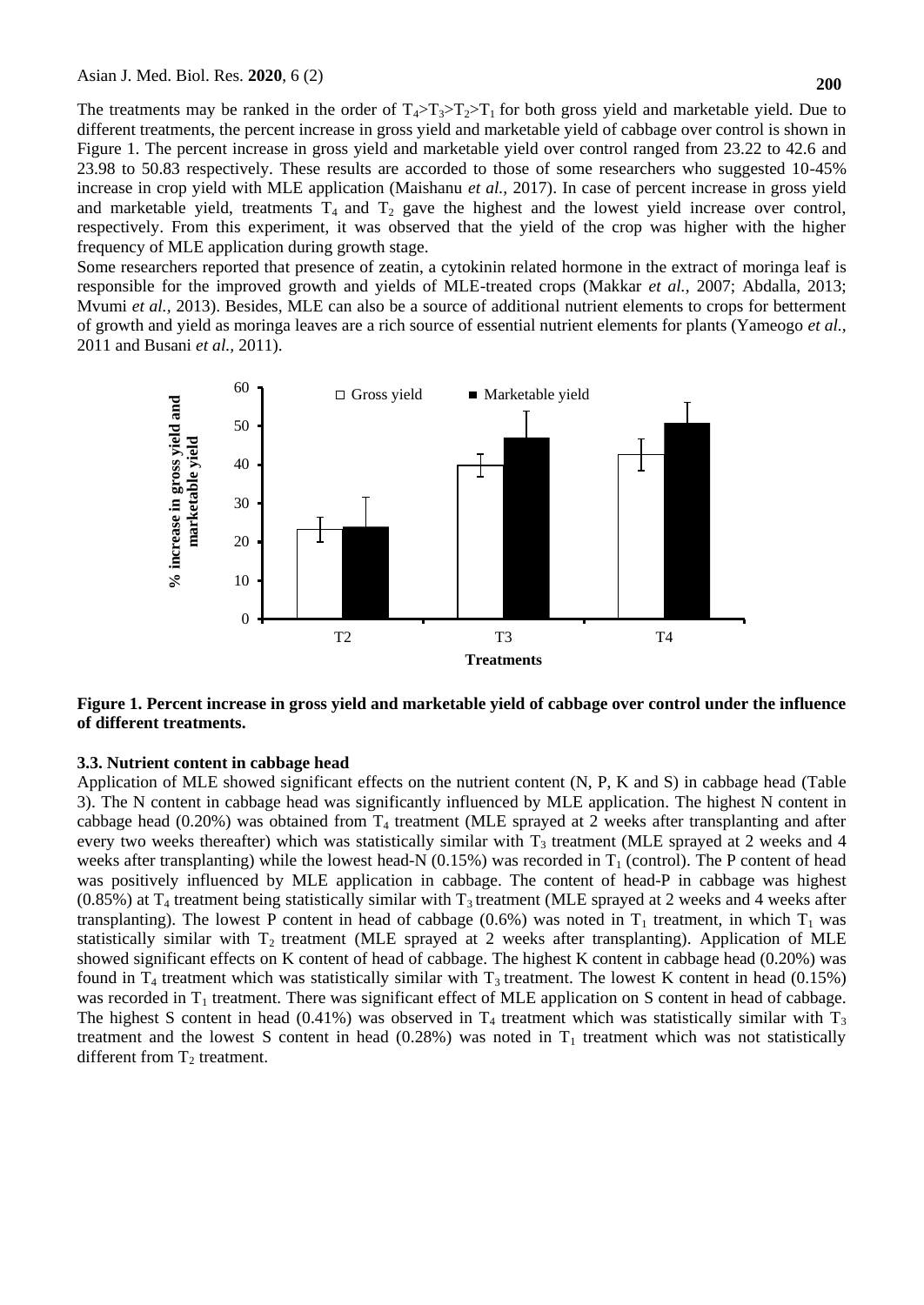| <b>Treatments</b> | $\%N$             | $\%P$             | $\%K$             | %S                |
|-------------------|-------------------|-------------------|-------------------|-------------------|
| Т                 | 0.15c             | 0.60b             | 0.15 <sub>b</sub> | 0.28 <sub>b</sub> |
| $\mathbf{T}_2$    | 0.19 <sub>b</sub> | 0.67 <sub>b</sub> | 0.18ab            | 0.31 <sub>b</sub> |
| $T_3$             | 0.20a             | 0.78a             | 0.19a             | 0.37a             |
| T <sub>4</sub>    | 0.20a             | 0.85a             | 0.20a             | 0.41a             |
| CV(%)             | 11.54             | 15.14             | 7.82              | 16.58             |
| Level of sig.     | **                | $***$             | **                | $***$             |

**Table 3. Nutrient contents in cabbage head as influenced by different treatments.**

In a column, figures with same letters or without letter do not differ significantly whereas figures with dissimilar letter differ significantly as per Duncan's New Multiple Range Test (DMRT).  $T_1$  = Control (foliar spray with water),  $T_2$  = MLE sprayed at 2 weeks after transplanting,  $T_3$  = MLE sprayed at 2 weeks and 4 weeks after transplanting,  $T_4$  = MLE sprayed at 2 weeks after transplanting and after every two weeks thereafter  $**$ Significant at 1% level of probability,  $NS = Not$  significant,  $CV = Co$ -efficient of variation.

## **3.4. Nutrient uptake by cabbage head**

Like as nutrient contents, application of MLE significantly affected the uptake of nutrients (N, P, K and S) by cabbage head (Table 4). The highest uptake of N (143.79 kg ha<sup>-1</sup>), P (608.34 kg ha<sup>-1</sup>), K (137.32 kg ha<sup>-1</sup>) and S ((291.82 kg ha<sup>-1</sup>) by head were obtained from  $T_4$  treatment while the lowest uptake of N (76.57 kg ha<sup>-1</sup>), P (305.11 kg ha<sup>-1</sup>), K (81.27 kg ha<sup>-1</sup>) and S (141.58 kg ha<sup>-1</sup>) were found in T<sub>1</sub> (control). In case of nutrient uptake by head, treatment  $T_4$  and  $T_3$  are statistically similar. Several comparable studies confirmed the current data. Jhilik *et al.* (2018); Merwad and Abdel-Fattah (2017); Nasir *et al.* (2016) suggested the increased uptake and accumulation of some macro nutrient elements such as N, P, K and S in several plants as a consequence of organic fertilization from MLE. As the leaves of moringa plant have been reported to be a rich source of important nutrient elements (Yameogo *et al.,* 2011and Moyo *et al.,* 2011), the extract of leaves i.e. MLE can boost plants to uptake progressively beneficial elements, to increase the nutrient status and eventually to attain optimum growth and productivity.

| <b>Treatments</b> | N uptake<br>$(kg ha-1)$ | P uptake<br>$(kg ha-1)$ | K uptake<br>$(kg ha-1)$ | S uptake<br>$(kg ha-1)$ |
|-------------------|-------------------------|-------------------------|-------------------------|-------------------------|
| $T_1$             | 76.57c                  | 305.11c                 | 81.27c                  | 141.58c                 |
| $\mathbf{T}_2$    | 118.97b                 | 423.73b                 | 113.76b                 | 194.95 <sub>b</sub>     |
| $T_3$             | 142.71a                 | 570.30a                 | 137.25a                 | 270.85a                 |
| $T_4$             | 143.79a                 | 608.34a                 | 137.32a                 | 291.82a                 |
| CV(%)             | 3.23                    | 8.98                    | 3.82                    | 8.46                    |
| Level of sig.     | $***$                   | $***$                   | $***$                   | $***$                   |

**Table 4. Nutrient uptake by cabbage head as influenced by different treatments.**

In a column, figures with same letters or without letter do not differ significantly whereas figures with dissimilar letter differ significantly as per Duncan's New Multiple Range Test (DMRT).  $T_1$  = Control (foliar spray with water),  $T_2$  = MLE sprayed at 2 weeks after transplanting,  $T_3$  = MLE sprayed at 2 weeks and 4 weeks after transplanting,  $T_4$  = MLE sprayed at 2 weeks after transplanting and after every two weeks thereafter, \*\*= Significant at 1% level of probability,  $NS = Not$  significant,  $CV = Co$ -efficient of variation.

## **4. Conclusions**

Natural plant growth stimulants are eco-friendly in nature and are intensively studied to improve crop performance under field conditions. This experiment suggests that foliar use of MLE in cabbage had significant positive effects on growth parameters such as plant height, leaf number, length and weight of the largest leaf etc. As a bio-stimulant, MLE application significantly improved various yield components viz. head thickness and diameter and also total weight of plant resulting in a remarkable increase in gross and marketable yield of the vegetable crop. MLE also significantly improved the content and uptake of different nutrients such as N, P, K and S in cabbage. Importantly, the yield of cabbage increased with the higher frequency of MLE application during the growth stage of crop. In conclusion, cabbage fertilized with MLE at 2 weeks after transplanting and after every two weeks thereafter is a promising practice for higher growth and yield and therefore, farmers can practice MLE application at growth stages of vegetable crops especially low yielding varieties for better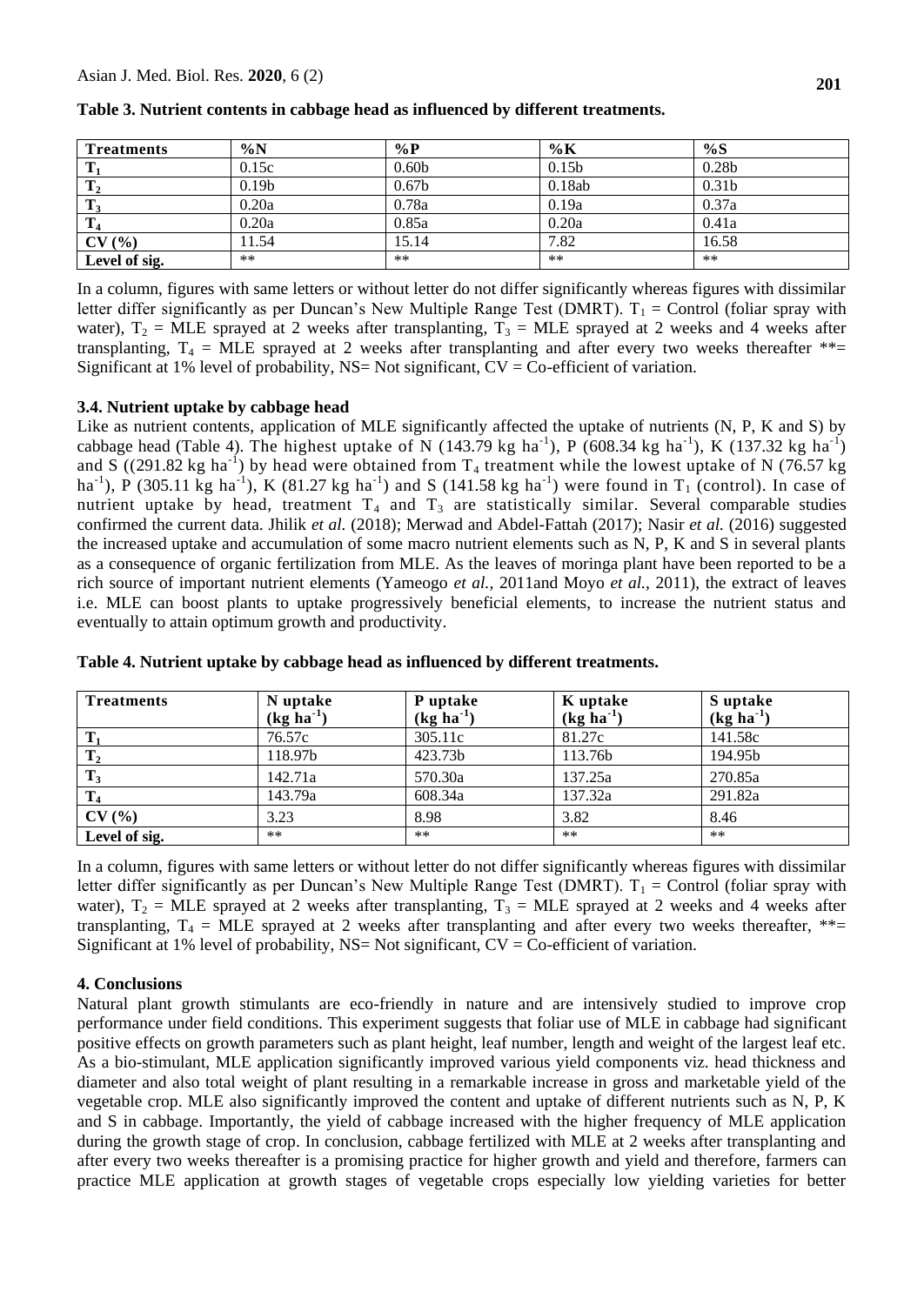performance. However, further research in other crops is necessary to delineate the effect of MLE and its use as a sustainable agricultural practice in Bangladesh.

## **Acknowledgements**

The second author acknowledges the support from Ministry of Science and Technology to conduct this research as NST Fellow.

## **Conflict of interest**

None to declare.

## **References**

- Abdalla MM, 2013. The potential of *Moringa oleifera* extract as a biostimulant in enhancing the growth, biochemical and hormonal contents in rocket (*Eruca vesicaria* subsp. *sativa*) plants. Int. J. Plant Physiol. Biochem., 5: 42-49.
- Abohassan RA and AO Abusuwar, 2018. Effects of *Moringa olifera* leaf extracts on growth and productivity of three leguminous crops. Legume Res., 41: 114-119.
- Adebayo AG, HA Akintoye, OO Olufolaji, MT Aina, MT Olatunji and AO Shokalu, 2011. Assessment of organic amendments on vegetative development and nutrient uptake of *Moringa oleifera* Lam. in the nursery. Asian J. Plant Sci., 10: 74-79.
- Aluko M, OJ Ayodele, AS Gbadeola and IH Oni, 2017. Comparative effects of varying rates of moringa leaf, poultry manure and NPK fertilizer on the growth, yield and quality of okra (*Abelmoschus esculentus* L. Moench). Int. J. Environ. Agric. Biotech., 2: 2901–2907.
- Anwar F, S Latif, M Ashraf and AH Gilani, 2007.*Moringa oleifera*: A food plant with multiple medicinal uses. Phytother. Res., 21: 17-25.
- BBS, 2018. Yearbook of Agricultural Statistics-2018. Bangladesh Bureau of Statistics, Statistics and Informatics Division, Ministry of Planning, Government of the People's Republic of Bangladesh, Dhaka, pp. 290.
- Busani M, JM Patrick, H Arnold and M Voster, 2011. Nutritional characterization of moringa (*Moringa oleifera*  L am.) leaves. Afr. J. Biotechnol., 10: 12925-12933.
- Davis K, 2000. The Moringa Tree, (Revised edition). ECHO, 1739, FL, USA.
- Emongor V, 2015. Effects of moringa (*Moringa oleifera*) leaf extract on growth, yield and yield components of snap beans (*Phaseolus vulgaris*). Br. J. Appl. Sci. Technol., 6: 114–122.
- FAO (Food and Agriculture Organization), 1988. Land Resources Appraisal of Bangladesh for Agricultural Development. Report 2. Agro- ecological Regions of Bangladesh. pp. 212–221.
- FAO (Food and Agriculture Organization), 2017. Fruit and vegetables for heath initiative, report of a joint FAO/WHO expert consultation. pp. 2.
- FRG (Fertilizer Recommendation Guide), 2012. Fertilizer Recommendation Guide- 2012. Bangladesh Agricultural Research Council, Farmgate, Dhaka.
- Fuglie LJ, 2000. The Miracle Tree: *Moringaoleifera*: Natural nutrition for the Tropics. CTA, Wageningen, The Netherlands.
- Gomez KA and AA Gomez, 1984. Statistical Procedures for Agricultural Research. John Wiley & Sons, New York.
- Hala H, A El-Noor and NA Ewais, 2017. Effect of *Moringa oleifera*leaf extract (MLE) on pepper seed germination, seedlings improvement, growth, fruit yield and its quality. Middle East J. Agric. Res., 6(2): 448- 463.
- Jhilik NJ, TS Hoque, AZM Moslehuddin and MA Abedin, 2018. Nutritional improvement of wheat by foliar application of moringa leaf extract. Fundam. Appl. Agric., 3: 565-572.
- Maishanu HM, MM Mainasara, S Yahaya and A Yunusa, 2017. The use of moringa leaves extract as a plant growth hormone on cowpea (*Vigna anguiculata*). Path Sci., 3: 3001–3006.
- Makkar HPS, G Francis and K Becker, 2007. Bioactivity of phytochemicals in some lesser-known plants and their effects and potential applications in livestock and aquaculture production systems. Anim. Feed Sci. Technol., 1: 1371-1391.
- Matthew A, 2016. Moringa leaf extract on the growth and yield of pepper (*Capsicum annuum*L.). ARPN J. Agric. Biol. Sci., 11: 107–109.
- Merwad ARMA, 2017. Using *Moringa oleifera* extract as biostimulant enhancing the growth, yield and nutrients accumulation of pea plants. J. Plant Nutr., 41: 425–431.